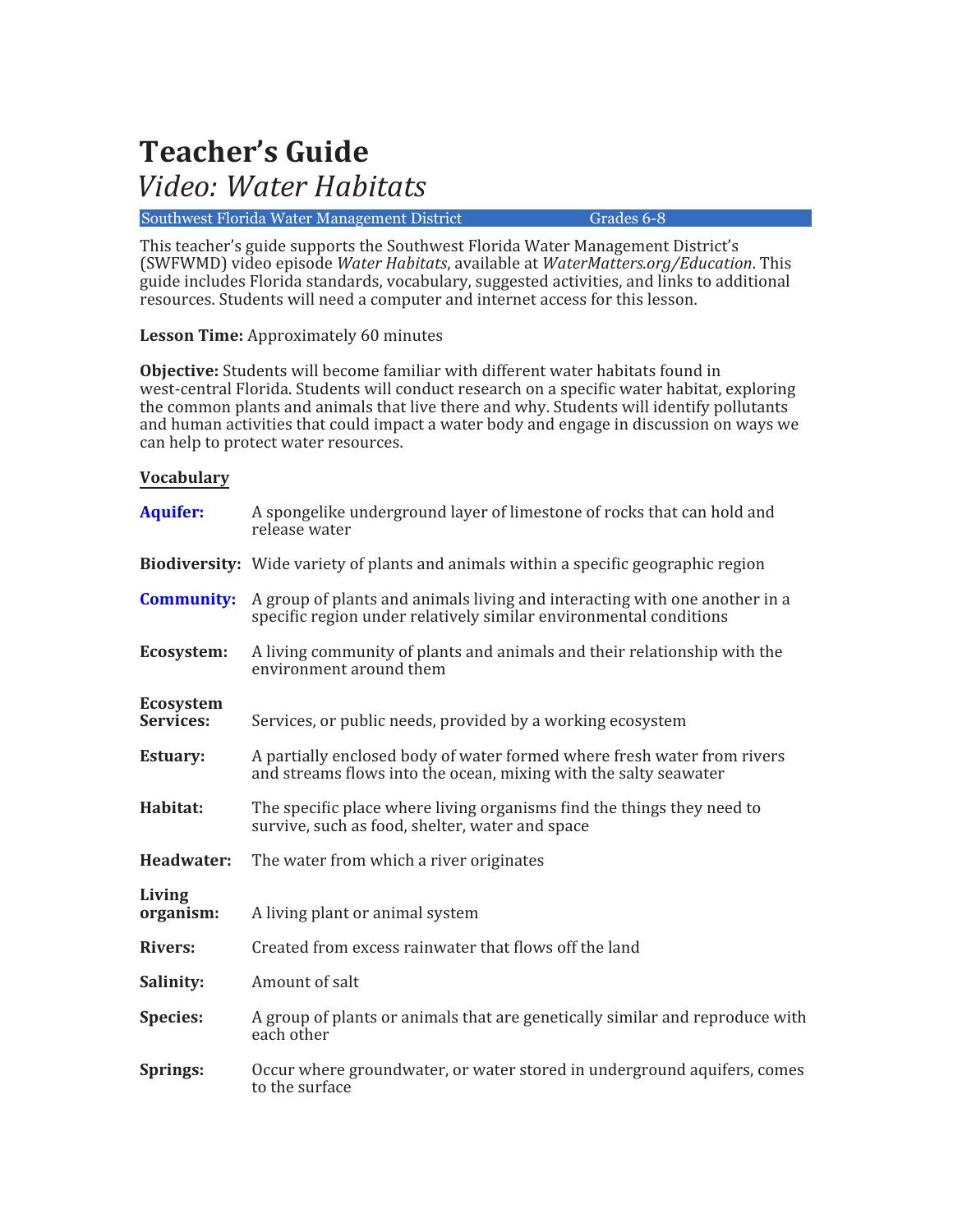- **Tributary:** A river or stream that flows into and joins a larger body of water
- **[Wetlands:](https://www.swfwmd.state.fl.us/sites/default/files/store_products/poster_wetland.pdf)** Lands that are wet all, or part, of the year (or an area between dry land and open water); sometimes covered with a shallow layer of water, but there are also wetlands that can be dry for part of the year

## **Lesson**

### **Engage:**

(15 minutes) Prior to watching the video, pose the following essential question to your students: Are all water habitats the same?

Watch the video. Review the vocabulary terms and ask aloud the following questions to activate prior knowledge:

- What are some of the different water habitats found in Florida?
- What factors determine where different plants and animals can live?
- What water habitats have you visited or know that are nearby?

#### **Explore/Explain:**

(30 minutes) Assign each student a water habitat type. Ask them to �ind an example of that habitat and research the water body to learn more about it using the below questions as a guide.

- 1. What type of water habitat were you assigned?
- 2. What is the name of the water body you explored to learn more about your assigned habitat?
- 3. Where is the water body you explored located?
- 4. Is the water body you explored connected to any other waterways?
- 5. What are some common plants or animals that live in your water body, and what makes this an ideal habitat for them to live?
- 6. What type of human activity or pollutants might impact your water body?

### **Extend:**

(15 minutes) Split students up into partners or small groups. In their group, have students take turns sharing what they found about the water body they explored based on the above questions. Next, ask students to discuss why water habitats are important and write down three recommendations for how we can help protect these resources.

If time allows, have a couple students share with the class something interesting or new that they learned from their own research or from one of their classmates, as well as a recommendation they came up with.

#### **Evaluate:**

Confirm student understanding by walking around to listen in on student's sharing their findings to their classmates.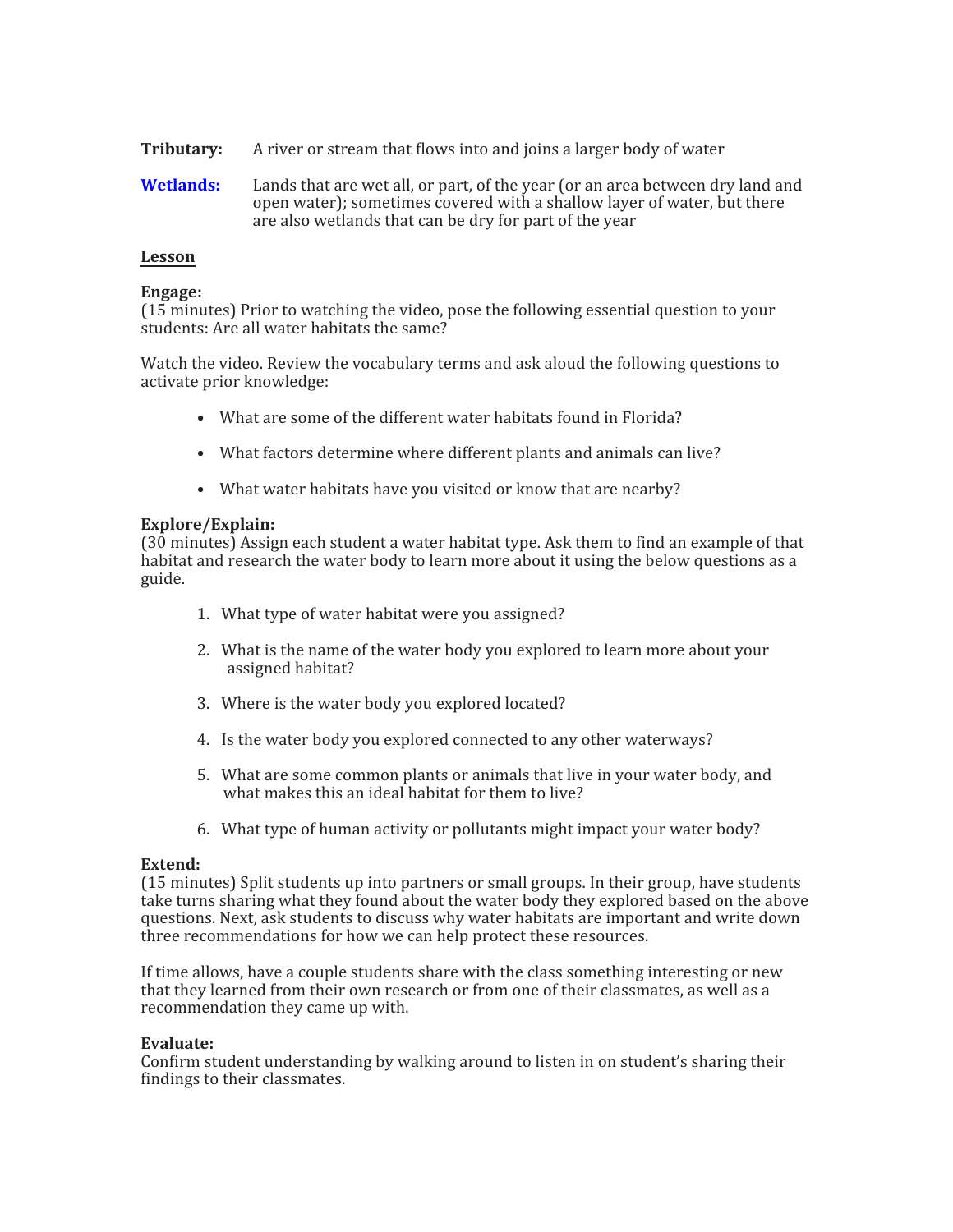## **Additional Lesson Topics**

Students identify possible pollutants to waterways and what actions could reduce impacts from human activities.

Students understand the connection between different water ways and the land that surrounds them.

## **Additional Links**

## **[WaterMatters.org/Publications](https://www.swfwmd.state.fl.us/resources/free-publications)**

- Habitats: Healthy Land Equals Healthy Water (6–8 student booklet and teacher's guide)
- WaterWeb: Florida's Wetlands (6–8 student booklet and teacher's guide)
- Exploring Our Wonderful Wetlands (4–7 student booklet and teacher's guide)
- Species Poster Series

## **Standards**

## **Next Generation Sunshine State Standards:**

### **Science**

- SC.6.E.6.2: Recognize that there are a variety of different landforms on Earth's surface such as coastlines, dunes, rivers, mountains, glaciers, deltas, and lakes and relate these landforms as they apply to Florida.
- SC.7.L.17.3: Describe and investigate various limiting factors in the local ecosystem and their impact on native populations, including food, shelter, water, space, disease, parasitism, predation, and nesting sites.
- SC.8.N.4: As tomorrow's citizens, students should be able to identify issues about which society could provide input, formulate scientifically investigable questions about those issues, construct investigations of their questions, collect and evaluate data from their investigations, and develop scientific recommendations based upon their findings.

## **English Language Arts**

- LAFS.6.W.3.7: Conduct short research projects to answer a question, drawing on several sources and refocusing the inquiry when appropriate.
- LAFS.6.SL.1.1: Engage effectively in a range of collaborative discussions (one-on-one, in groups, and teacher-led) with diverse partners on grade 6 topics, texts, and issues, building on others' ideas and expressing their own clearly.